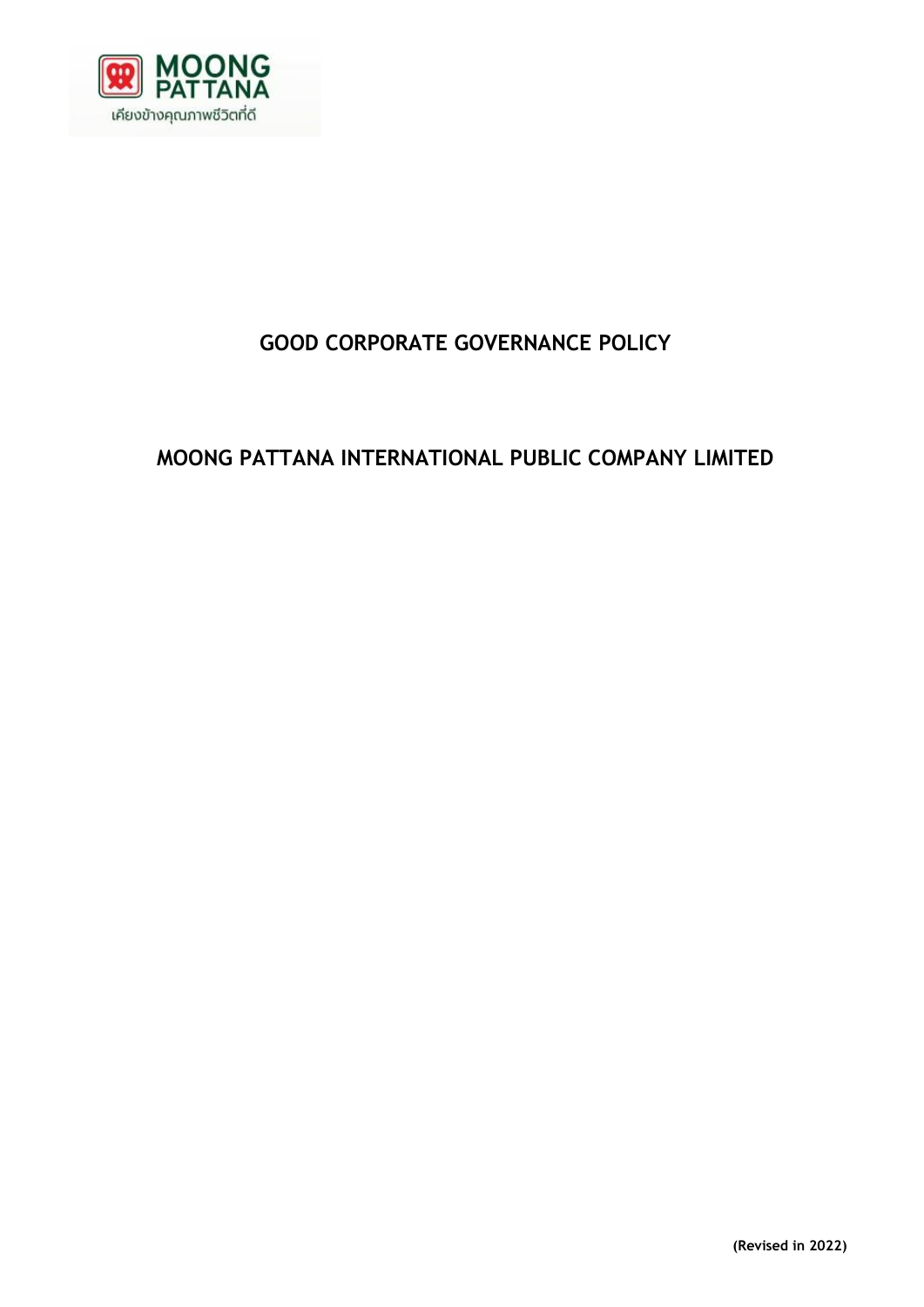

## **Table of Contents**

| v<br>×<br>× |
|-------------|
|-------------|

| Introduction |                               |                                                                      | 3  |  |
|--------------|-------------------------------|----------------------------------------------------------------------|----|--|
| Section 1    | The Rights of Shareholders    |                                                                      |    |  |
| Section 2    |                               | The Equitable Treatment of Shareholders                              |    |  |
| Section 3    | The Roles of Stakeholders     |                                                                      |    |  |
| Section 4    |                               | Disclosure and Transparency                                          |    |  |
| Section 5    | <b>Board Responsibilities</b> |                                                                      |    |  |
|              | $1_{\odot}$                   | <b>Board of Directors</b>                                            | 10 |  |
|              | 2.                            | <b>Audit Committee</b>                                               | 12 |  |
|              | 3.                            | Nomination and Remuneration Committee                                | 13 |  |
|              | 4.                            | <b>Corporate Governance Committee</b>                                | 13 |  |
|              | 5.                            | <b>Executive Committee</b>                                           | 14 |  |
|              | 6.                            | Risk Management Committee                                            | 14 |  |
|              | 7.                            | <b>Creating Shared Value Committee</b>                               | 15 |  |
|              | 8.                            | Division of Duties between the Board of Directors and the Management | 15 |  |
|              | 9.                            | Nomination of Board Members                                          | 15 |  |
|              |                               | 10. Performance Evaluation                                           | 16 |  |
|              |                               | 11. Remuneration of Board Members                                    | 16 |  |
|              |                               | 12. Remuneration of Senior Management                                | 16 |  |
|              |                               | 13. Determination of the number of listed companies in which         |    |  |
|              |                               | the Board Members may take the position                              | 16 |  |
|              |                               | 14. Chief Executive Officer                                          | 16 |  |
|              |                               | 15. Development of Board Members and the Management                  | 17 |  |
|              |                               | 16. Succession Plan                                                  | 17 |  |
|              |                               | 17. Corporate Secretary                                              | 17 |  |
|              |                               | 18. Handling of Complaints, Opinions, and Recommendations            | 18 |  |
|              |                               |                                                                      |    |  |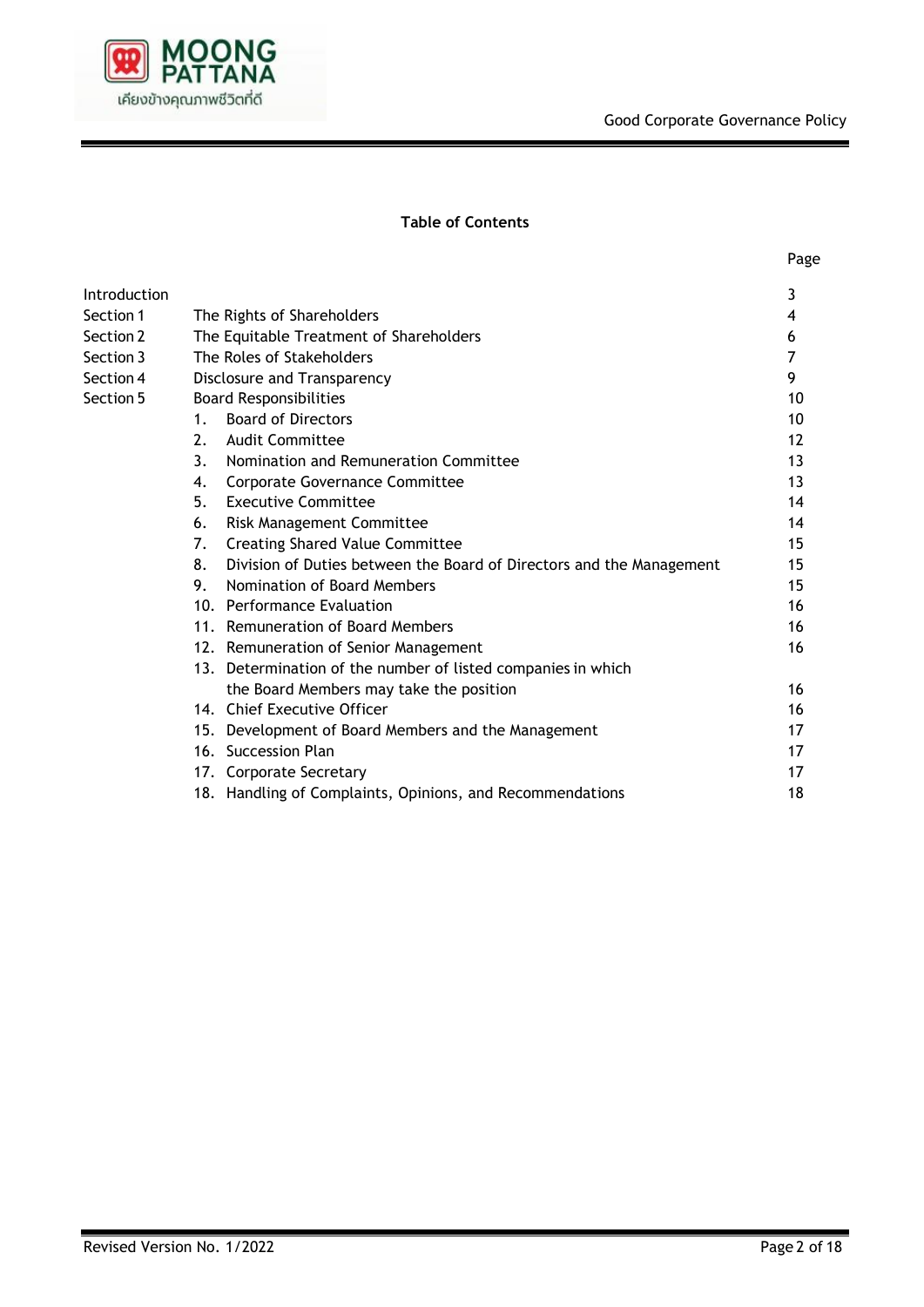

#### **Introduction**

Moong Pattana International Public Company Limited lastly revised our Good Corporate Governance Policy in 2016 to align with the changes in rules, policies, and guidelines, including the Anti-Fraud and Corruption Policy for which we declared our intention to join the Collective Action against Corruption (CAC) in 2015. Subsequently, the Securities and Exchange Commission issued **the Corporate Governance Code for Listed Companies in 2017**, and, on 17 March 2017, the Board of Directors then resolved to review and revise our Good Corporate Governance Policy in order to gain the confidence of the shareholders, investors, stakeholders, and all the related parties, that the Company has placed the importance on morals and ethics when it comes to business operation. We also aim to create sustainable values for our affairs, so that we are competitive and adaptable to the business environment, social and environmental change, by taking into account the benefits and needs of all the stakeholders.

However, the review and revision of the Good Corporate Governance Policy still relies on 5 Sections of the OECD Principles of Corporate Governance of the Organization for Economic Co-Operation and Development (OECD), namely the Rights of Shareholders, the Equitable Treatment of Shareholders, the Roles of Stakeholders, Disclosure and Transparency, and Board Responsibilities, with an addition on **the 2017 Corporate Governance Code for Listed Companies** of the Securities and Exchange Commission (SEC).

This revised version of the Good Corporate Governance in 2017 was approved by the Board of Directors' Meeting No. 3/2017, held on 9 August 2017, for the directors, the management, and all staff to adhere to as their guidelines, with effect from 10 August 2017 onwards.

Reviewed and revised by the Board of Directors' Meeting No. 1/2022, held on 22 February 2022.

*-signature-* (Mr. Sumeth Lersumitkul) Chairman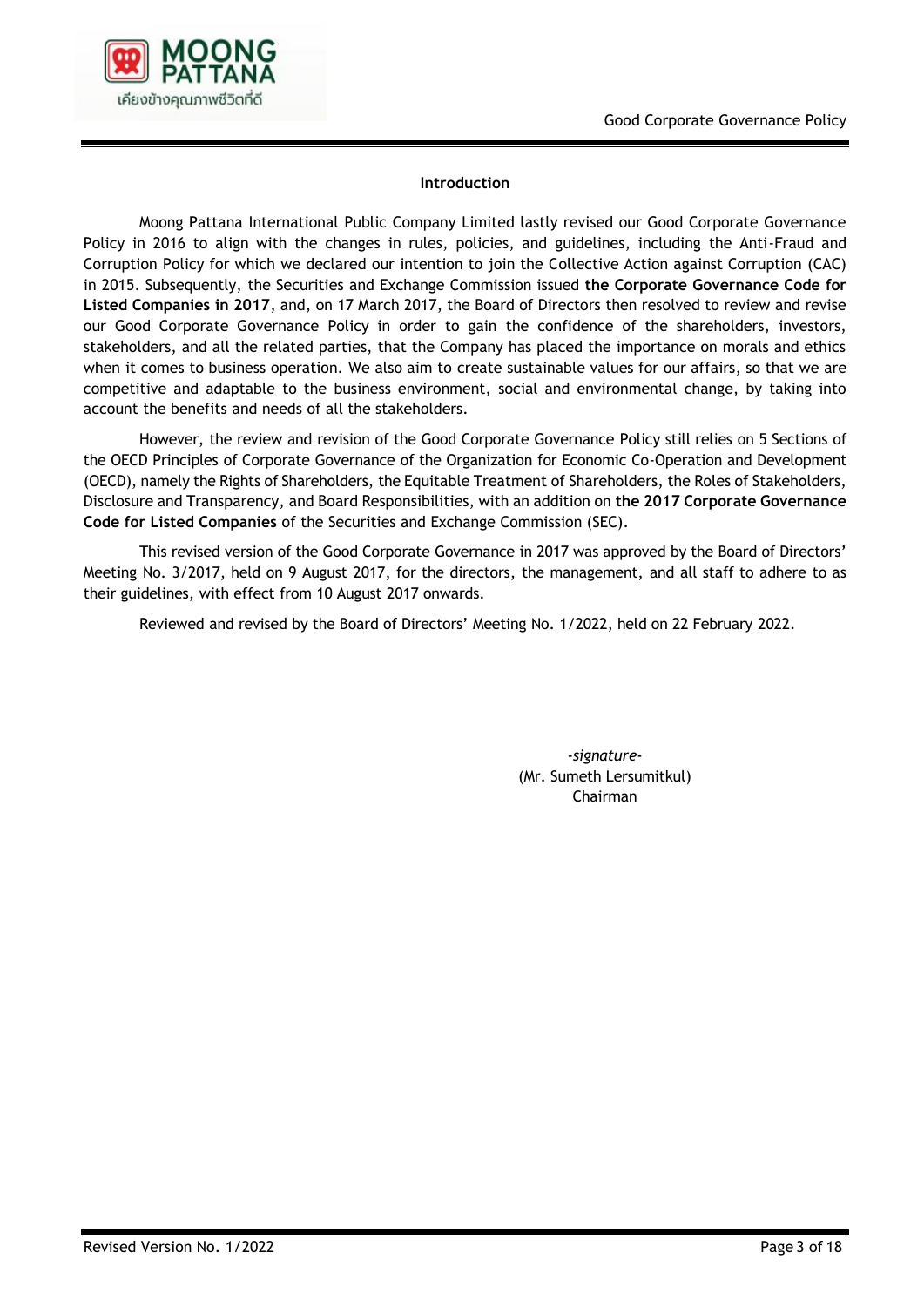

## **The Rights of Shareholders**

The shareholders have ownership rights through control over the Company by means of appointment of the Board of Directors to act on their behalf and have the rights to determine any material change of the Company. In this regard, the Company agrees to encourage the shareholders to exercise their rights by determining these rules to protect such rights and to facilitate the shareholders to exercise their fundamental rights under the laws or in equity in certain matters with equitable treatment. The details are as follows:

1. Shareholders shall be entitled to other fundamental rights, namely, the right to receive profit sharing and dividend on fair and equitable terms, the right to equitable treatment in terms of buyback by the Company, purchase, sale, and transfer of the securities being held by them independently.

2. Shareholders are entitled to control the operation of the Company through the appointment of the Board of Directors to act on their behalf and shall have the right to decision making in respect of the Company's corporate changes, e.g. amendment to the Memorandum of Association or the Articles of Association, appointment of auditors, approval of financial statements and profit and loss statements, dividend payment, issuance of shares for the increase and decrease of capital, etc. All of which are conducted through the annual general meeting of shareholders.

The Company holds its annual general meeting of shareholders once a year and within 4 months from the last date of the fiscal year of the Company. In case of urgency or in the event that the shareholders' interests may be affected, and the applicable regulations and laws require the shareholders' approval, the Company may convene an extraordinary general meeting of shareholders.

The Chairman of Directors, the Chairman of the Audit Committee, and every Board member shall participate the shareholders' meeting in order to present the Company's performance, business plan, as well as to give their opinions for each agenda.

3. Shareholders are entitled to be informed of the Company's information for attendance of the shareholders' meeting. In this regard, the Company shall submit to the shareholders sufficient information in respect of meeting agendas and supporting information, the right to attend the shareholders' meeting, the right to vote (for which each shareholder have one vote per one share equally), and the relevant regulations, including the venue of the meeting, date and time of the meeting. The Company shall also clearly indicate that the respective agenda is for acknowledgement, for approval, or for consideration, and shall deliver the same to each shareholder for their information prior to the meeting date as prescribed by law, i.e. not less than 14 days, as well as publish the invitation to the shareholders' meeting in the newspaper to convene the meeting at least 3 consecutive business days prior to the meeting date.

Shareholders may download the invitation to the shareholders' meeting, supporting documents, the annual report in both Thai and English from the Company's website ([www.moongpattana.com\)](http://www.moongpattana.com/)

4. The Company provides an opportunity for every shareholder to nominate any person to be a director by submitting a nomination letter to the Board of Directors within the timeline prescribed by the Company, together with evidence demonstrating its shareholding, a consent letter of the person being nominated, and the document in support of the determination of qualifications (Such person being nominated shall meet the qualification requirements and shall not possess any qualifications unprohibited by the Public Company Limited Act.), the right to propose meeting agenda and the rationale in support of the agenda, as well as the supporting documents. The nomination process shall be conducted via the Company's website (www.moongpattana.com).

In this regard, the Board of Directors shall jointly consider and determine the criteria for selection of meeting agendas and persons for appointment as the Company's directors. In case the proposal is included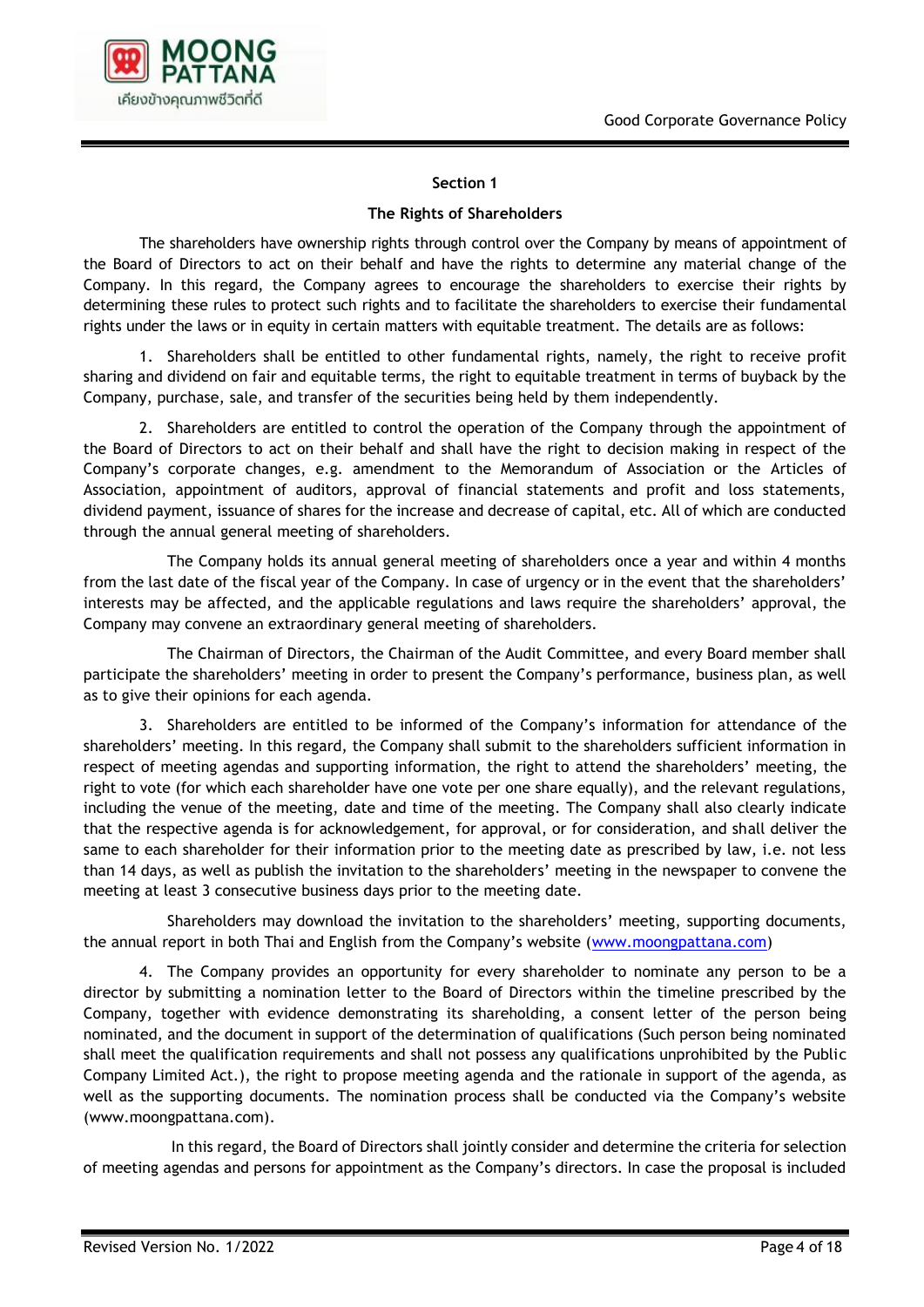

as a meeting agenda, the Company shall indicate in the invitation letter that such agenda is proposed by the shareholder. As for the proposal rejected by the Board of Directors to be included as a meeting agenda, the Company shall elaborate the reasons to the shareholders' meeting. Moreover, the shareholders may submit a question via the Company's website prior to the meeting date.

5. The Company provides an opportunity for the shareholders who cannot attend the meeting in person to authorize proxy to the representative of the shareholders or the independent director of the Company, for whom the Company shall nominate every independent director of the Company to be the proxy to attend the meeting on behalf of those shareholders by way of proxy form, which the Company shall submit the Proxy Form A, B and C, together with the invitation letter to the meeting or the investor can download from the Company's website. Such proxy form shall include the required documents or evidence, as well as guidelines for appointing a proxy. The Proxy Form B is where the Company provides the opportunity for the shareholders to cast a vote for each agenda.

6. The Company separates the voting results for those meeting agendas which contain several submatters, for instance, the voting for appointment of directors shall be separated for each individual.

7. The Company shall not consider any meeting agenda which has not be notified in advance, apart from those agenda listed in the invitation letter for the meeting.

8. For registration and vote counting procedures, the Company uses the barcode system implemented by the company entrusted by listed companies. Moreover, the Company invites a legal counsel to attend the meeting in order to witness the vote counting.

9. During the shareholders' meeting, the Chairman shall open up for the shareholders to inquire, give opinions and suggestions in each agenda independently, equally, and without any time constraints.

10. The Company shall record the meeting from the beginning until the end and shall prepare minutes of the shareholders' meeting accurately and completely, particularly on the votes casting and counting procedures, including the vote results ("for", "against" and "abstain"), opinions and inquiries of every shareholder, by publishing the minutes of the shareholders' meeting in both Thai and English on the Company's website [\(www.moongpattana.com\)](http://www.moongpattana.com/) within 14 days from the date of the meeting.

11. The Company recognizes the importance of accurate, complete, and on-time disclosure so that the investors, shareholders, stakeholders, and any interested persons are informed via the communication channel of the Stock Exchange of Thailand and the Company's website. For more inquiries, opinions, or suggestions, please contact "**Investor Relations**" Tel. 02 020 8902 or [ir@moongpattana.com](mailto:ir@moongpattana.com) or "**Corporate Secretary**" Tel. 02 020 8999 or [company.secretary@moongpattana.com.](mailto:company.secretary@moongpattana.com) For every opinion and suggestion, the Company will take into its consideration for further improvement and development of the Company.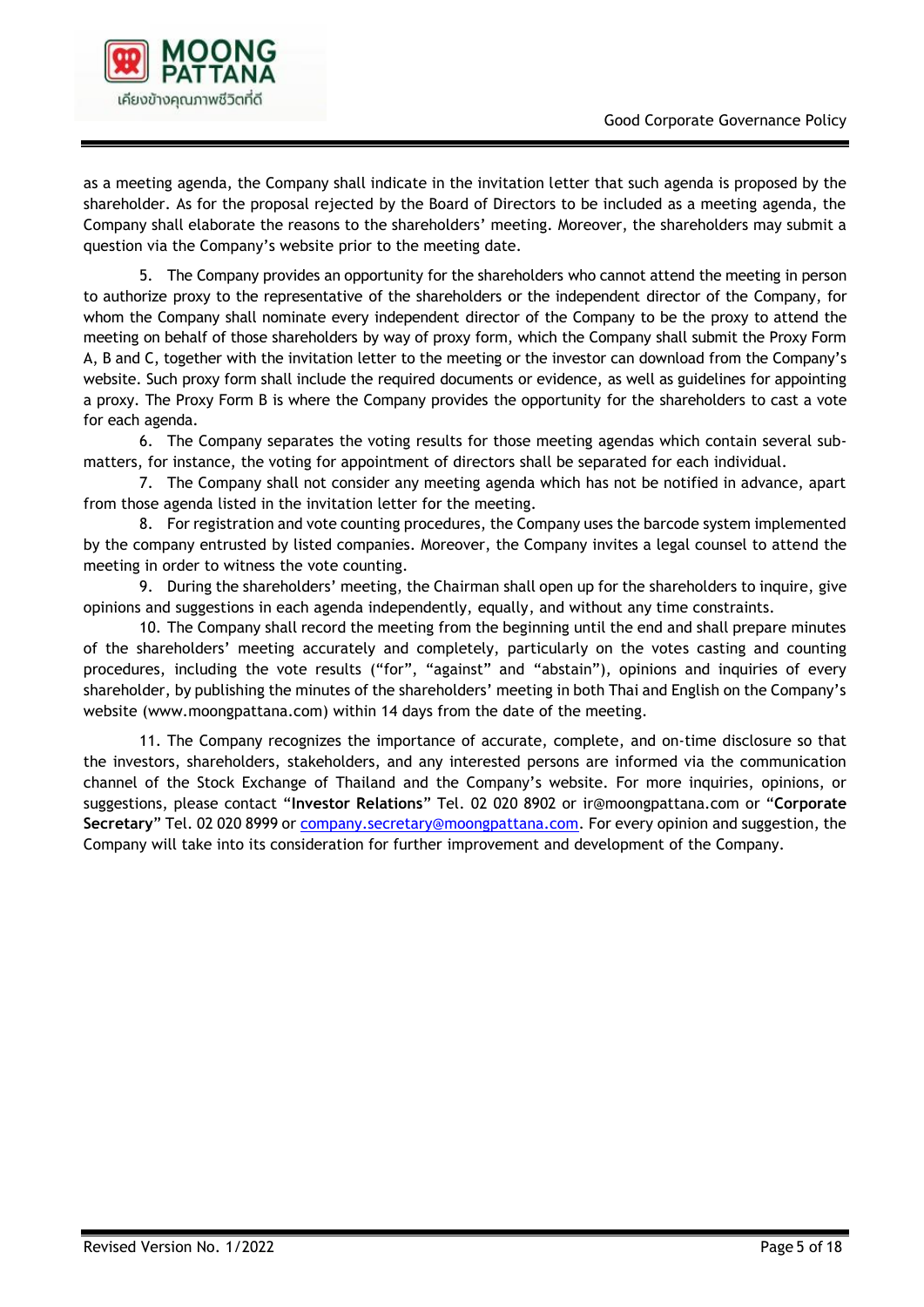

#### **The Equitable Treatment of Shareholders**

Every shareholder, regardless of being executive or non-executive, Thai or foreign, major or minor, individual or institutional, shall be treated fairly and equitably to assure the shareholders that the Board of Directors and the Management shall properly supervise the spending of the shareholders' money, which is a key factor to the investors' confidence when it comes to investment in the Company.

The Company, therefore, imposes governance on matters in order to set guidelines to assure the shareholders that the Company provides equitable treatment of shareholders and every shareholder will receive the same fundamental rights of shareholders, details of which are as follows:

1. In addition to the Company's website as a channel for the shareholders to give suggestions, give opinions, propose meeting agendas, and nominate names to be appointed as the Company's director via, the Company provides a channel for the shareholders to submit a whistleblower claim or complaint to the independent director via ind.director@moongpattana.com, for which the independent director shall consider each matter as it deems appropriate, whether or not it is an investigation of fraud complaints. In this regard, the whistleblower shall be protected and held harmless. For other significant matters and benefits of the Company's business, the independent director shall consider and propose to the Board of Directors to further include those as the meeting agendas for the Annual General Meeting of shareholders.

2. In order to facilitate the shareholders to attend the meeting, the Board of Directors convenes the shareholders' meeting at the venue that is convenient for every shareholder to attend; provides personnel to facilitate the shareholders at the meeting venue; provides equipment for registration in a more convenient and faster manner; provides personnel to advise the shareholders in respect of registration, methods of filling out Proxy Form, photocopying, verification of documents, and preparation of stamp duties; as well as opens the registration desk at least 1 hour prior to the meeting time. The meeting venue should be spacious enough for the shareholders who attend the meeting and should be equipped with projectors and stereos so that the presentation to the shareholders is clear and smooth throughout the meeting.

3. The Company arranges for the disclosure of its quarterly performance via the communication channel system of the Stock Exchange of Thailand and the Company's website so that the shareholders and investors are informed of the Company's performance in order to make their comparative analysis.

4. The Company and employees shall comply with the rules on transactions with connected persons and the rules on transactions for acquisition and disposition of assets, which are protective measures for the interests of minor shareholders, by disclosing the relationship of the connected persons. In this regard, the Board of Directors shall give their opinions on such connected transactions and fully disclose them to the shareholders.

5. No less than 5 shareholders shall request for the shareholders' meeting to conduct the vote casting *in camera* in the event of determination of significant matters so that the shareholders can independently cast their votes and in order to promote transparency and accountability. The methods of vote casting shall be determined by the Chairman of the shareholders' meeting.

6. The Company has implemented the insider trading policy in the Code of Conduct for strict compliance of the directors, the management, and the employees, in order to govern the use of inside information to be fair and equal. In no event shall the inside information be exploited or used in a way that may affect the shareholders.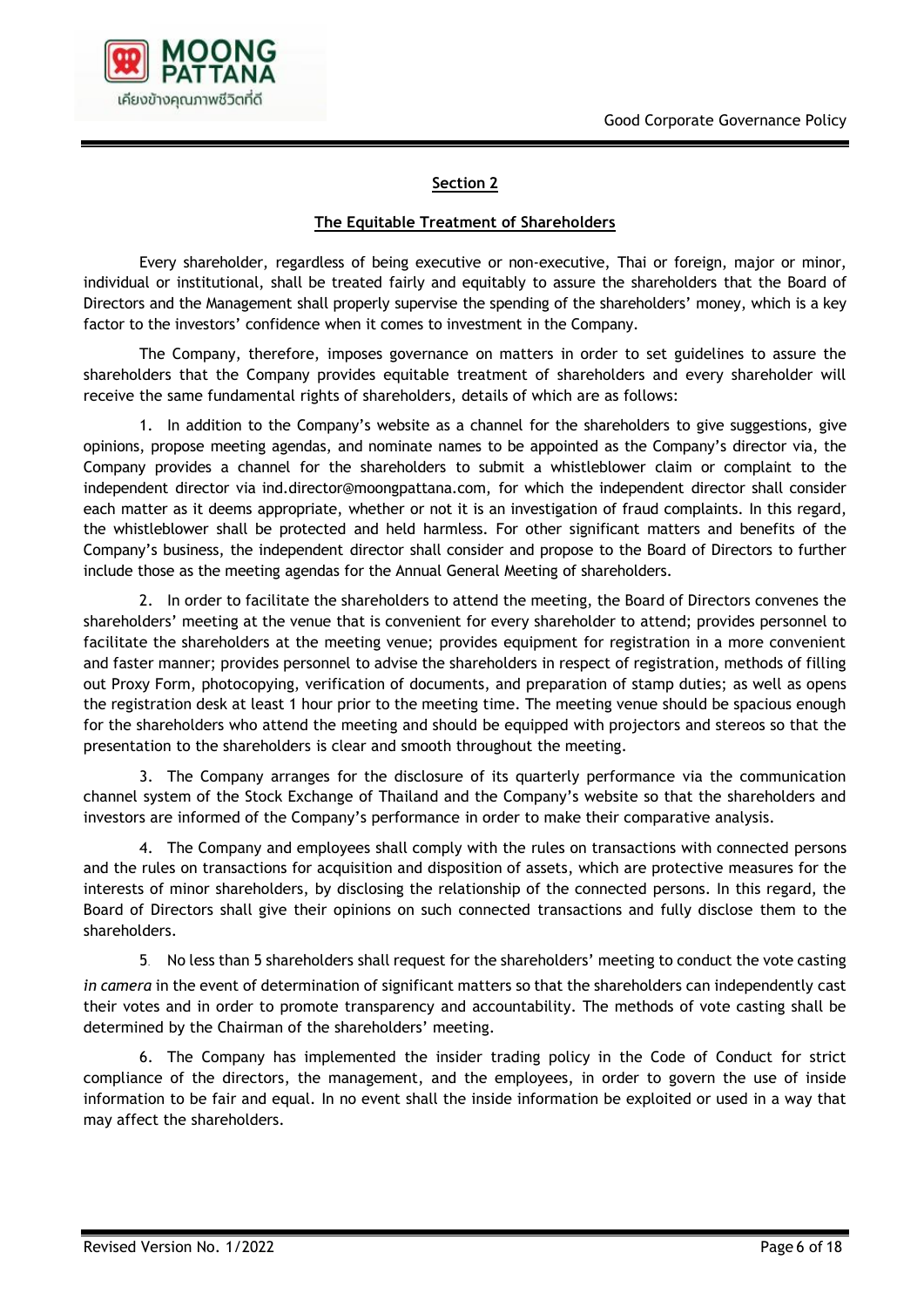

#### **The Roles of Stakeholders**

The Company aims to achieve stability and wealth in a long run, as well as taking into consideration the interests of the stakeholders involved. Therefore, the Company has established policies related to the stakeholders, emphasizing the rights of the stakeholders, whether the rights stipulated by law or by mutual agreement as specified in the Code of Conduct, in which it lays down a strict guideline for responsibilities, treatment and assurance that the stakeholders shall receive protection, and fair treatment, whether the stakeholders being shareholders, customers, consumers, creditors, business partners, employees, competitors, or regulators. All of which have been published on the Company's website and will be further developed in order to support and encourage efficient participation of the stakeholders.

The Company has established a policy relating to all the stakeholders involved as follows:

1. The Company has implemented the policy of responsibility for the shareholders in addition to the fundamental rights stipulated by law and the Articles of Association of the Company, e.g. the right to attend the shareholders' meeting, the right to vote, the right to receive the dividend, etc. The Company provides the shareholders the right to inquire and give opinions for the improvement of the Company's operation to be more efficient, the whistleblower claim and misconduct complaint submission, etc., via certain channels, e.g. via email to the corporate secretary for any inquiries, suggestions, and opinions, or the Audit Committee for the whistleblower claims and complaints. In this regard, the Company employs channels and approaches that are secure so as to enhance the confidence of the whistleblowers that the Company will protect and conceal the identity information of such whistleblowers. For the methods and contact channels of the Company, please visit [www.moongpattana.com](http://www.moongpattana.com/) and find the annual report of the Company.

2. For the policy of treatment of the customers, the Company aims to supply quality products and excellent service for satisfaction and commitment to the customers, covering the subjects of providing useful information to the customers, marketing communication through all the available channels to the extent permissible by law, taking into account the relevant rules and regulations, as well as the right of the consumers, and keeping confidential the customers' information in a proper manner.

3. The policy and treatment of the business partners cover the subject of fair and equal treatment of the business partners and in accordance with the agreements or commercial terms agreed upon, including the policy on selection of business partner for the employees to refer to as guidelines, creation of transparency and equitability among all the business partners, building trust, relationship, and cooperation, in order to develop a long term potentiality and efficiency of the business operation.

4. The policy and treatment of the creditors have been established to honor the Company's commitment and adhere to the conditions and obligations incurred by the creditors, whether the business creditors or financial institutional creditors, as well as not violate any right of the creditors.

5. For the policy and treatment of the business competitors, the Company aims to conduct the business with integrity and ethics, covering the promotion of industry growth and abstinence from undermining the business competitors.

6. The policy and treatment of the employees cover the subject of fair remuneration with clear indicators and evaluation, fair and equitable human resource development, as well as the encouragement of skills and knowledge, procurement of equipment for the employees to efficiently perform their duties, development of knowledge and potential of the employees, including strict compliance with the applicable laws relating to the employees, monitoring of the employees' compliance to respect the rights of other employees under the Company's regulations and promotion of harmony among the employees.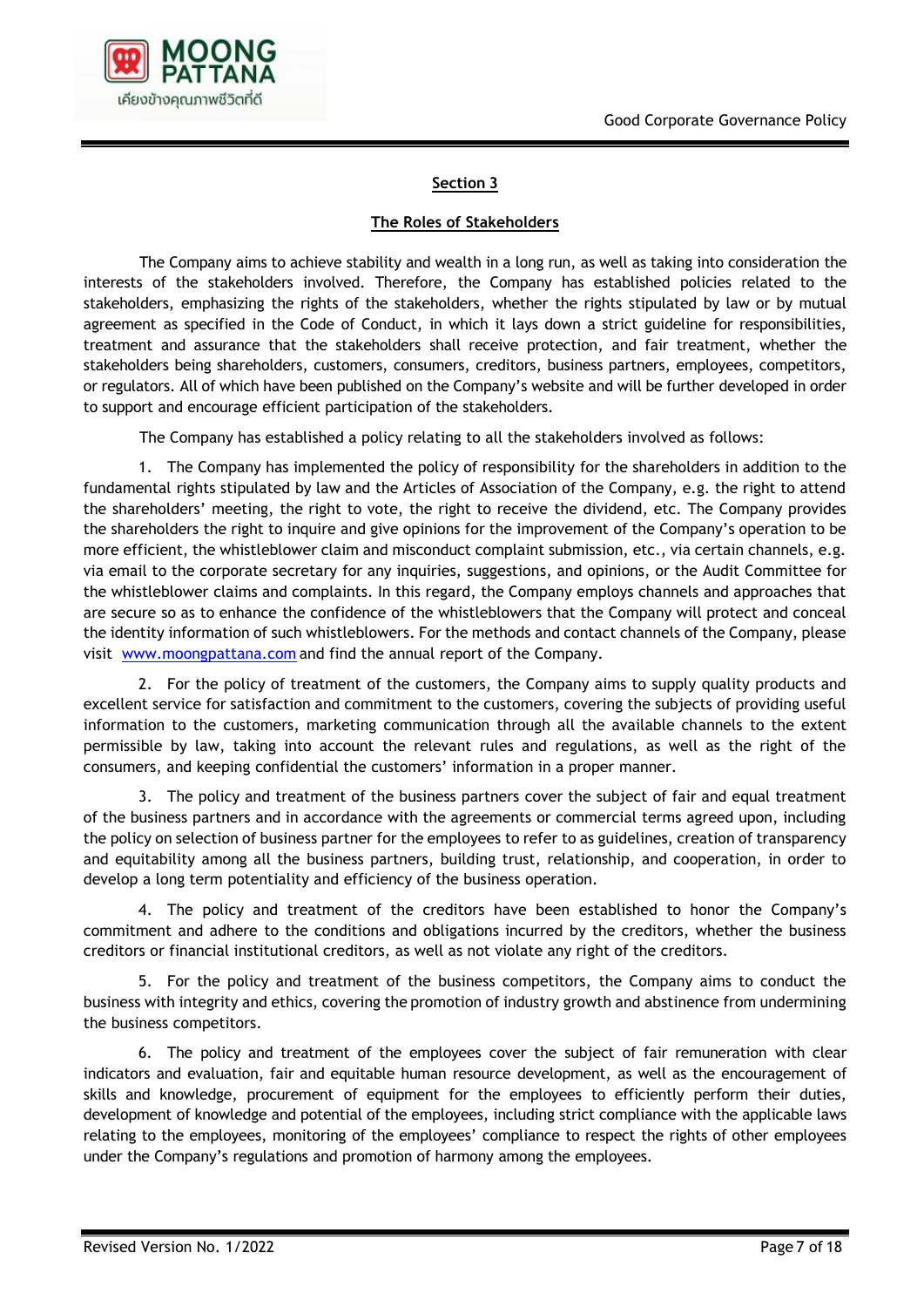

7. The policy of corporate social responsibility covers the subject of preservation of the environment, societies, and communities in the area where the Company conducts its business. In addition, the Company has implemented other policies to protect the benefits of shareholders and individual investors, e.g. the policy of conflict of interest, the policy of maintenance and use of the Company's properties, etc. Furthermore, the Company has formed a working group to supervise the compliance with the Code of Conduct, with its main responsibility to receive the complaints, investigate or inquire to find facts in order to propose to the Audit Committee. In case of any violation thereof, the Company encourages the employee to be aware of the value of resources, e.g. the Company campaigns the employees to save energy, etc.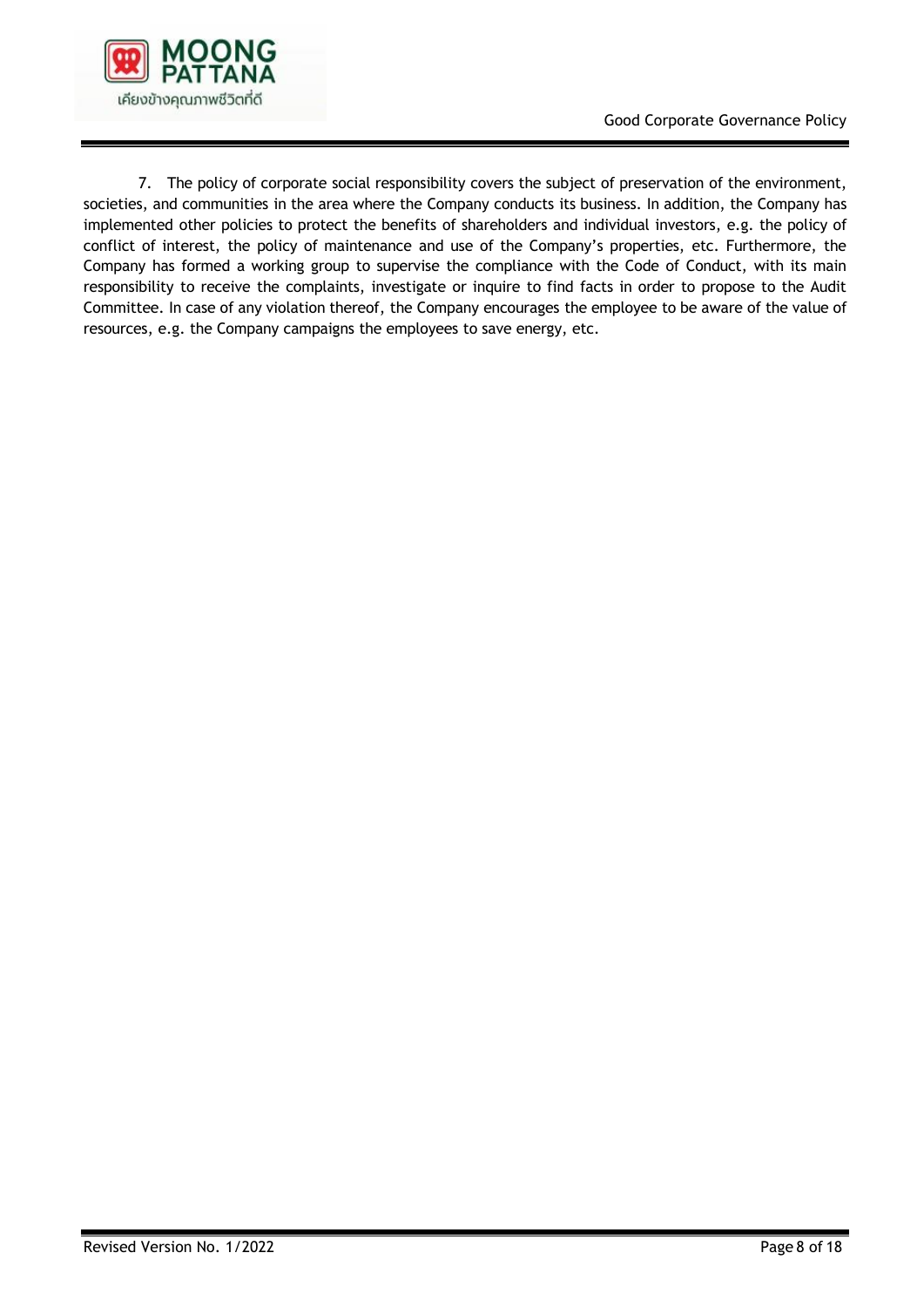

#### **Disclosure and Transparency**

As the Board of Directors envisions the importance of information technology that is useful for any determination of the shareholders, individual investors, and other stakeholders, it is required to disclose any material information relating to the Company, both financial and non-financial information, with accuracy, completeness, timeliness, and transparency, by disclosing them via SET Community Portal of the Stock Exchange of Thailand and the Company's website, so that the information is easily accessed with equitability and credibility, beneficial to the governance of listed companies and the capital market of the regulatory authorities. Therefore, the Board of Directors have implemented the following:

1. The Board of Directors shall jointly consider the procedures for disclosure of information and transparency as required in the Code of Conduct and the Good Corporate Governance, including communicating to the directors, the management, and all of the employees to strictly comply with.

2. The Board of Directors shall require the financial reporting and non-financial reporting with completeness, accuracy and timeliness.

3. The Board of Directors shall disclose the Code of Conduct and the Risk Management Policy to assure the determination of the shareholders, investors, and analysts.

4. The Board of Directors shall prepare the report of the Board's responsibilities for financial reporting and shall include them in the annual report.

5. The Board of Directors shall require the Audit Committee to consider and nominate an independent person to be the Company's auditor, including convening a meeting with the auditor without the participation of the management at least once a year.

6. The Board of Directors shall establish an investor relations department to manage the information technology of the Company in order to publish them to those who request information, e.g. shareholders, securities analysts, or investors. Please contact us via email at [ir@moongpattana.com.](mailto:ir@moongpattana.com)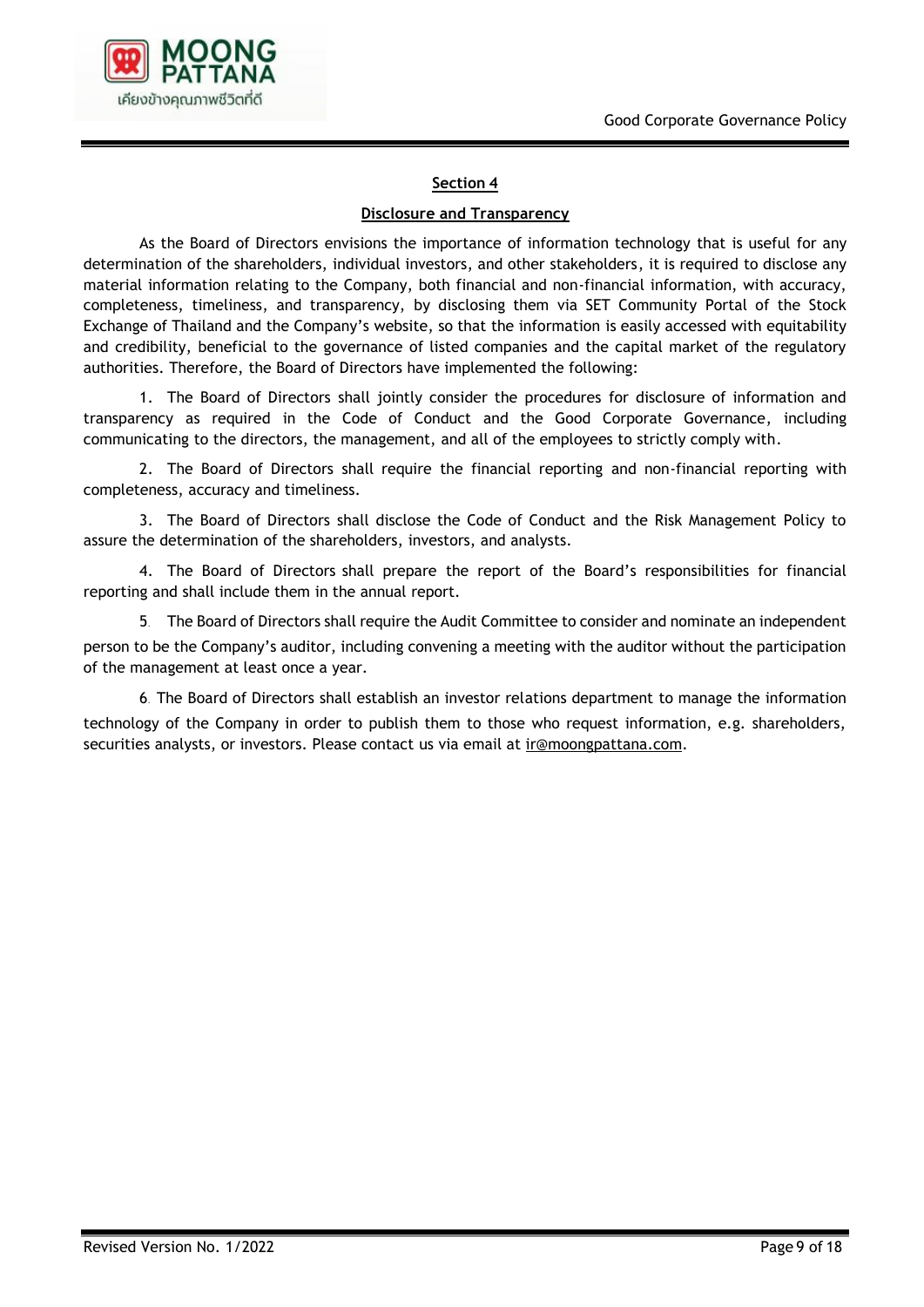

#### **Board Responsibilities**

The Company comprises 7 committees which include the Board of Directors, Audit Committee, Nomination and Remuneration Committee, Good Corporate Governance Committee, Executive Committee, Risk Management Committee and Creating Shared Value Committee.

#### **1. The Board of Directors**

#### 1.1. Structure of the Board

The Board of Directors consists of not less than 5 persons with is more than one-third of the total board seats is independent directors. At least 1 non-executive director has experience in core business. In order to create value and benefits to the Company, the composition of the Board of Directors should consist of directors with diverse qualifications, including age, gender, skills, knowledge and expertise useful for the Company.

#### 1.2. Qualifications of the Boards of Directors

The Board of Directors set qualifications of directors that should have knowledgeable, experience and expertise to benefit for operating a business. Moreover, the directors must be qualified not being prohibited by the Public Company Act, the Securities and Exchange legislations, including related regulations and the Article of Association and the Good Corporate Governance Policy of the Company.

#### 1.3. Qualifications of Independent Directors

The board of directors determined the qualifications of independent directors to be more stringent than the minimum requirements of the Office of the Securities and Exchange Commission and the Stock Exchange of Thailand. Independent Directors must not hold shares exceeding zero point five (0.5) percent of the total number of voting shares of the Company which more stringent than the minimum requirements of the Office of the Securities and Exchange Commission and the Stock Exchange of Thailand.

## 1.4. Scope of Power and Duties of the Board of Directors

1. Carry out business operation under the Company's article of association, laws, board of directors' and shareholders' resolutions (Duty of Obedience) with responsibilities, prudent and cautiously (Duty of Care), honest, trustworthy (Duty of Loyalty)and oversee the disclosure of financial and non-financial precisely in time (Duty of Disclosure).

2. Monitor and follow-up that management has operated to the best interest and fairly of majority and minority shareholders including other stakeholders such as customers, partners, creditors, competitors, employees, community, social and environment to protect their legal rights.

3. Define the Company's vision, mission, objectives and goals in steering business operations according to building sustainable value and review it's regularly, at least annually.

4. Consider and approve operation policies, allocation of resources and budget as provide by the Company' s management. In addition, monitor and ensure policies and plans implementation efficiency and effectiveness as goal setting. The outcomes shall report to the Board of Directors and Executive Committee quarterly as well as problems and impediments that occur and adaptation plans.

5. Supporting, promoting and instill values, moral and ethics in all level of the Company under the Good Corporate Governance Policy, Code of Conducts and Anti-corruptions Practices.

6. Foster and support to create value-added to the Company with innovation and technology as well as using information technology to develop and improve the Company's business operations.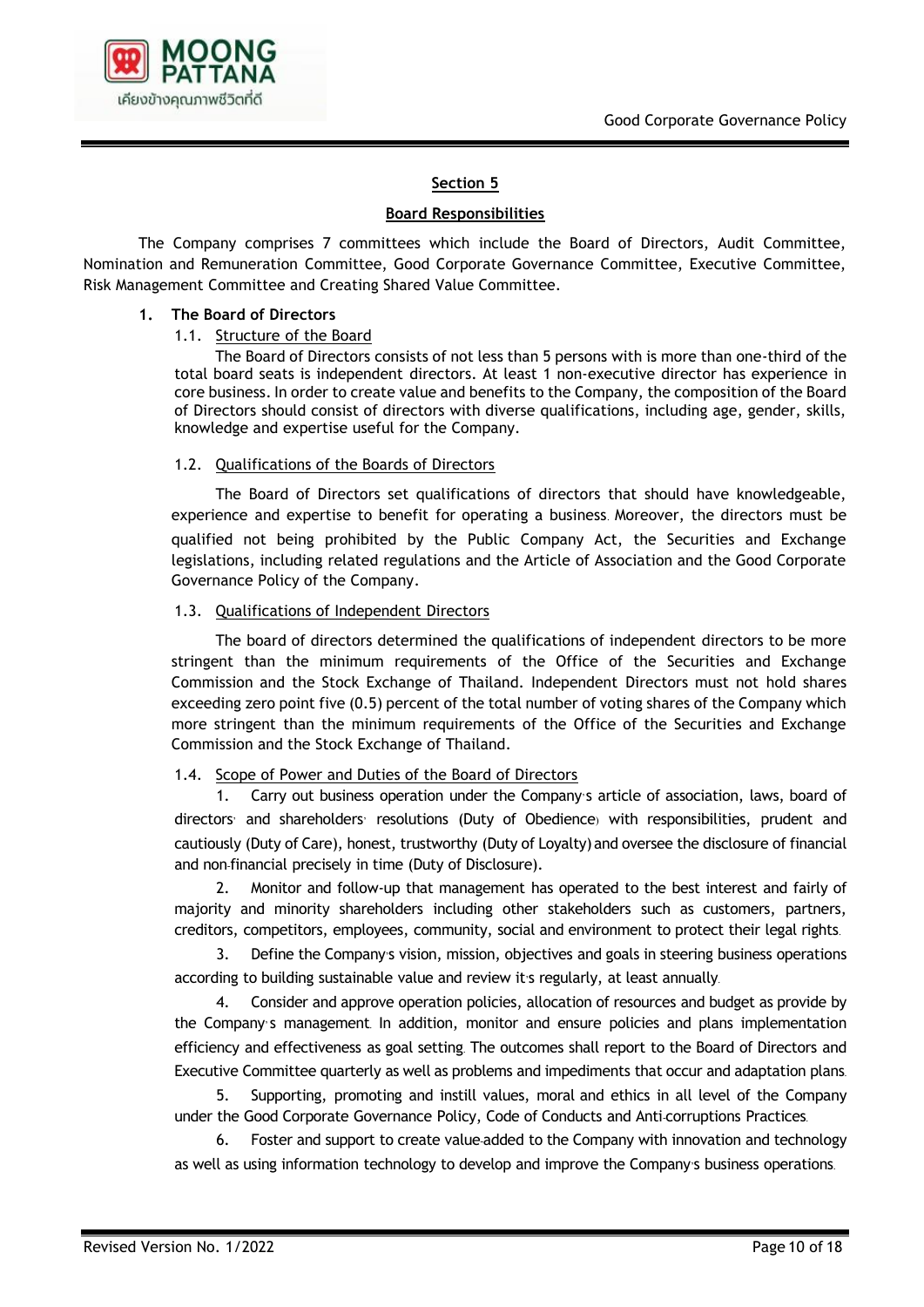

7. Appointing and defined role, duties and responsibilities of the Committees

8. Appointing directors or executives to be directors in the associate, subsidiary or affiliate of its company.

9. Set a written corporate governance policy and review it's regularly, at least annually.

10. Set a written Code of Conduct for directors, executives and employees to understand the business ethical standards of the Company's business besides employee's regulations that along with labor law. Monitor compliance to the Code of Conduct strictly.

11. Consider any conflict of interest thoroughly under clear guidelines for the best interest of the Company and all shareholders. Excluding any conflicted persons to participate in decision making. Monitor compliance with regulations relating to procedures transactions with conflict of interests.

12. Disclose a report on securities holding by each of them and related persons under the Securities and Exchange Act B.E. 2535 Section 59, and shall submit the report to company secretary for gathering and propose the report to the Board of Directors including disclose to the shareholders in annual report.

13. Ensure that an internal control system is in place. Assign internal control department, an independently unit to perform an internal control duties as above.

14. Establish a risk management policy to cover all activities of the Company. Assign management to implement the policy and report to the Board of Directors regularly, at least quarterly.

1.5. Duties and Responsibilities of the Chairman

1. Call Board meeting, chair Board meeting and shareholders' meeting as well as meeting agenda in collaboration with the Chief Executive Officer. In concert with the Chief Executive Officer, to develop and set the agendas for meetings of the Board and oversee the process of sending out a notice and supporting documents accurately and completely in time.

2. Conducting meeting in accordance with the following agenda and comply with the Company's Article of Association and related laws.

3. Manage the time and maintain the scheduled meeting timings including encourage all directors to express their opinions freely.

# 1.6. The Term of Office of Directors

In every Annual General Meeting of shareholders, one third of all directors shall be retired by rotation. If the number of the directors cannot be divided by three, then the number closest to one third of all directors shall be retired by rotation and may be re-appointed.

## 1.7. Meeting of the Board of Directors

The board of directors schedules the meeting at least 4 times a year and conducts its meeting along with the Company's Article of Association, laws and related regulations.

2. The quorum of the board of directors requires at least half the total number of directors to be in attendance, in which the quorum shall not be less than two in three directors upon voting. The Chairman acts as the chair of the meeting and opens session for directors to free express their views and opinions as well as promoting discretion, allocate sufficient time for management to present the issues and results of the Company's operations.

3. The meeting notice and supporting documents shall be issue to directors in advance at least 5 working days before the meeting date. However the board of directors can ask more information from executive director or board's secretary or call executives to join the board's meeting for explanation and answer questions.

4. The Company records a meeting and takes accurate and completely minutes of the meeting. All directors had attended all meeting of the board, except in the case of conflict of interest.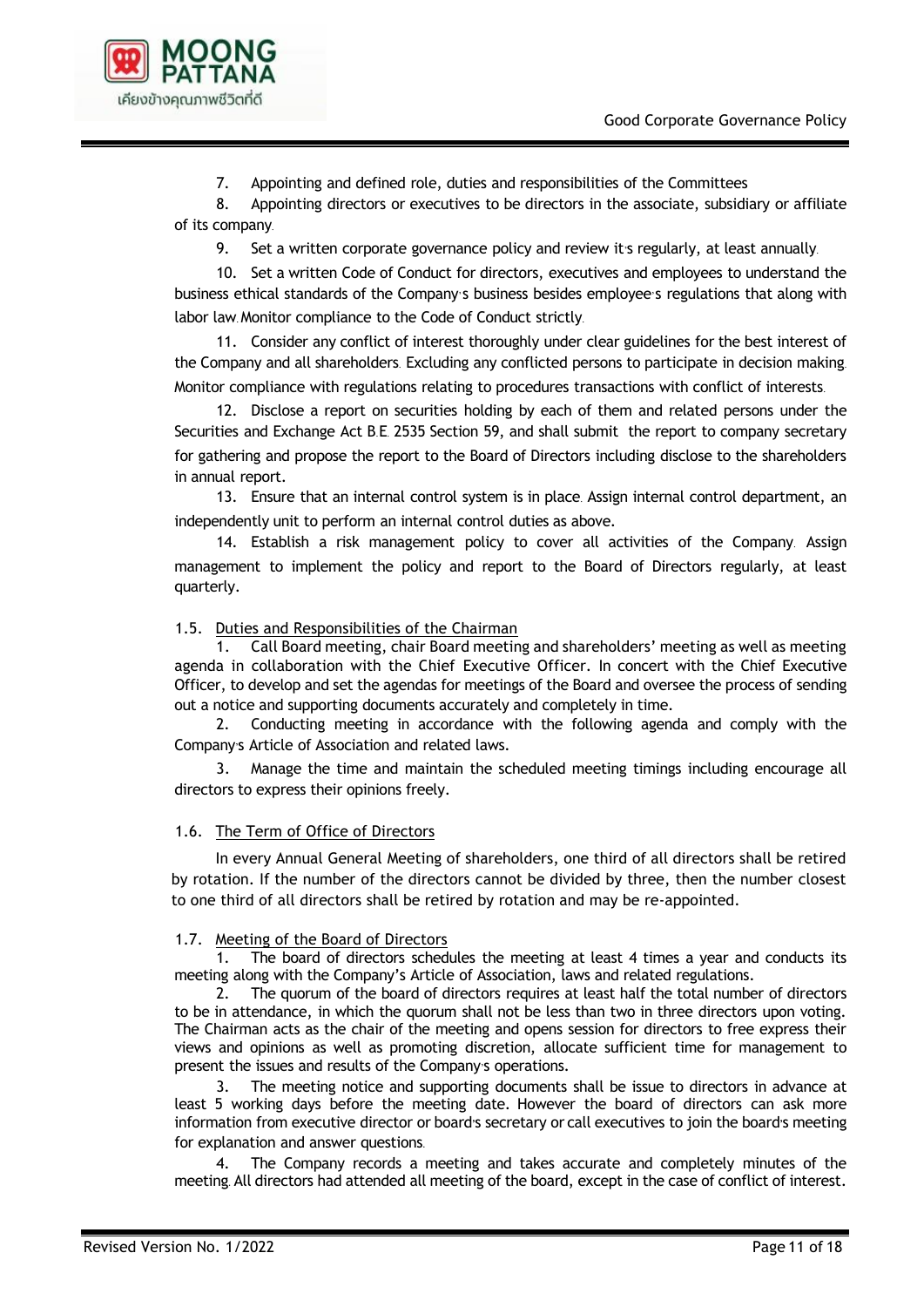

# **2. The Audit Committee**

The Audit Committee consists of 3 at least independent directors which at least one of them is knowledgeable and experienced in finance and/or accounting. The knowledge and experiences of the Audit Committee shall be sufficient in performing duties with respect to reviewing financial statements to check on its reliance, and examining the Company's work procedures to be in compliance with policies, regulations, laws, regulations, and practice of the regulatory authorities, encouraging the development of financial and accounting reporting system in accordance with accounting standards, as well as reviewing the internal control system, the internal audit system and the risk management system to ensure their conciseness, appropriateness and the effectiveness.

The Audit Committee has been empowered to perform the duties and to render an opinion freely, by having the Internal Audit Department being in charge of implementing such duties and reporting to the Audit Committee directly. The Audit Committee shall attend the meeting with auditors without the presence of management at least once a year to seek an opinion from the auditors in various matters, and sometimes, the Audit Committee has sought advice from an external advisor who is independent at the cost of the Company.

## 2.1. Roles and Responsibilities of Audit Committee

1. Ensure the Company's financial statements are accurate and sufficient by reviewing its proper and effectiveness of internal control, management control and internal audit.

2. Reviewing the Company comply with the laws related securities and exchange as well as the SET regulations and law related to the Company's business.

3. Report on internal control system and its sufficient in the annual report.

4. Perform any other duties as the assignment of the Board of Directors in the Charter of the Audit Committee that concurred the Audit Committee and under related legislations.

## 2.2. The Meeting of the Audit Committee

The Audit Committee shall hold its meetings at least 4 times per year for considering the financial statements, internal control, risk management, and the regulatory compliance of the Stock Exchange of Thailand's regulations and public company laws. The summon of the meeting shall be made in writing and submitted to the Audit Committee at least  $5$  business days prior to the meeting date. At the meeting, at least half of the total numbers of the Audit Committees are required to join the meeting to constitute a quorum and the resolution of the meeting shall be passed by the majority of the members who join the meeting as per the quorum.

However, all the members shall join the meeting no less than three-fourth of the numbers of the meeting held in that year and the member should join the meeting with the auditor at least once a year without the presence of the executive.

## 2.3. The Term of Office of the Audit Committee

The Term of Office of the Audit Committee shall be in accordance with the provisions stipulated in the Audit Committee Charter.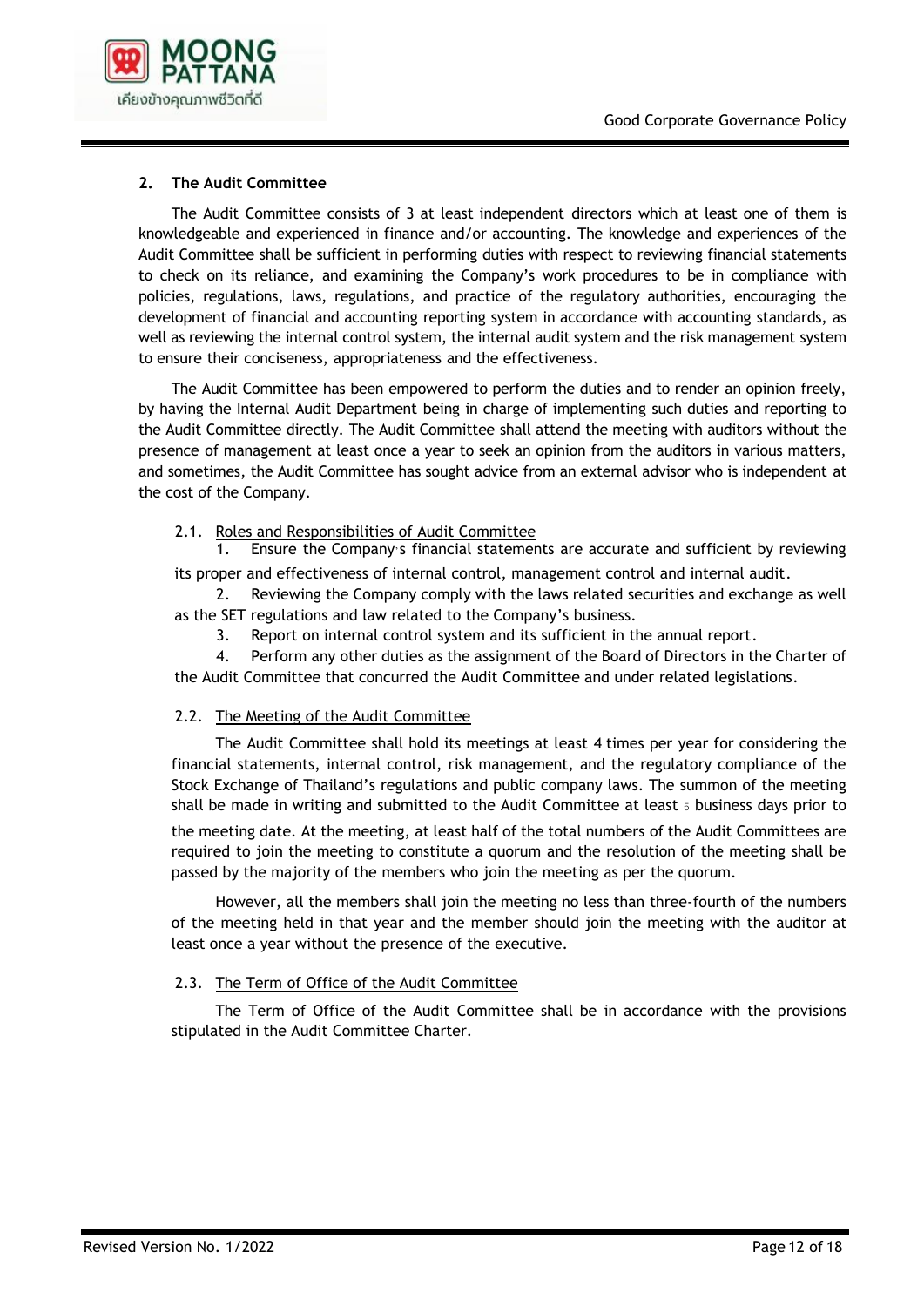

#### **3. Nomination and Remuneration Committee**

The Nomination and Remuneration Committee consists of at least three (3) of the Company's directors, and at least one (1) of them must be an independent director. The Chairman of the Nomination and Remuneration Committee should be the independent director.

#### 3.1. Roles and Responsibilities of Nomination and Remuneration

1. Review with the Board the Criteria for membership which are set forth in the Company's Corporate Governance Policy.

2. Identify evaluate and recruit individuals qualified for membership of the Board.

3. Nominate candidates to be proposed for election by the shareholders or the Board to fill vacancies or newly-created directorships.

4. Determine the guideline or specify remuneration for nomination of Company's directors, Chief Executive Officer by ensuring the procedure are made on fairness and transparent basis to propose to the Board of Directors and/ or Shareholder meeting.

5. Conduct any activities in compliance with the rules and regulations regarding the details about allocation of securities to directors, executives and employees.

6. Perform other tasks requested by the Board of Directors.

#### 3.2. The Meeting of the Nomination and Remuneration Committee

1. The Committee shall meet at least once a year. In calling a meeting, the Executive Committee or Executives or relevant employees or appropriate persons may be invited to the meeting to express their opinion or submit the materials, information as necessary.

2. In each meeting, two-third of the Committee shall constitute a quorum.

3. A member who has a conflict of interests is not entitled to vote on the matter under consideration, unless otherwise; consideration of nomination for all members of the Committee.

4. Each member shall have one vote. All decision shall be made by majority vote, if the votes are evenly divided, the Chairman of the meeting shall have the casting vote.

## 3.3. The Term of Office of the Nomination and Remuneration Committee

Members of the Committee may hold their post each term for 3 years. A member of the Committee who vacate office at the end of their term may be re-elected.

#### **4. Good Corporate Governance Committee**

The Good Corporate Governance Committee consists of 3 independent directors and the Chairman of the Good Corporate Committee is an Independent Director.

4.1. Roles and Responsibilities of Nomination and Remuneration

1. Determine good corporate governance principles and professional conducts of directors, executives and employees.

2. Monitor, evaluate the result of conformance with good corporate governance principles and professional conducts of directors, executives and employees and provide any suggestions regarding such matters.

3. Arrange any activities to encourage directors, executives and employees to understand more about good corporate governance principles and realize the necessity to conform to specified professional conduct.

4. Ensure full and fair disclosure of conformance with good corporate governance principles in the Company's Annual Report.

5. Perform other tasks requested by the Board of Directors.

#### 4.2. The Meeting of the Good Corporate Governance Committee

1. The Committee shall meet at least once a year. In calling a meeting, the Executive Committee or Executives or relevant employees or appropriate persons may be invited to the meeting to express their opinion or submit the materials, information as necessary.

2. In each meeting, two-third of the Committee shall constitute a quorum.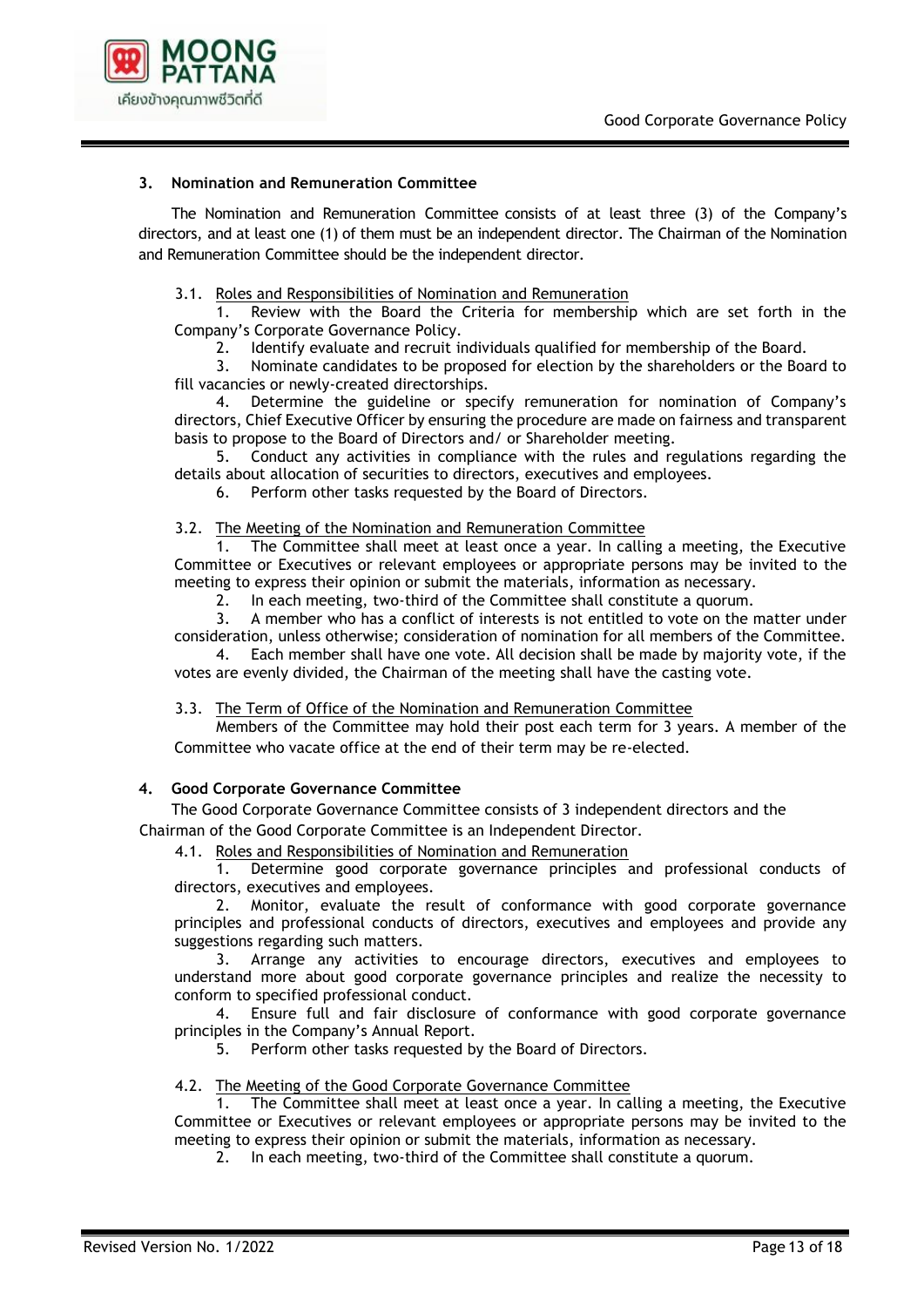

3. A member who has a conflict of interests is not entitled to vote on the matter under consideration.

4. Each member shall have one vote. All decision shall be made by majority vote, if the votes are evenly divided, the Chairman of the meeting shall have the casting vote.

#### 4.3. The Term of Office of the Nomination and Remuneration Committee

Members of the Committee may hold their post each term for 3 years. A member of the Committee who vacate office at the end of their term may be re-elected.

#### **5. Executive Committee**

The Executive Committee consists of at least 3 members of directors and the management, acting as the management by authority of the Company's Board of Directors and scrutinizing various matters prior to proposing to the Company's Board of Directors.

#### 5.1. Roles and Responsibilities of the Executive Committee

The Executive Committee has roles and responsibilities in operating the business according to the Company's objectives, the Company's policies, the Company's articles of association, the resolutions of the Board of Directors' meeting, as well as the resolutions of the Shareholders' meeting. The Executive Committee shall also cooperate with the Company's Board of Directors to establish and review policies, strategies, annual action plans, including resource management and the annual budget of the Company.

#### 5.2. The Meeting of the Executive Committee

The Executive Committee shall hold the meeting as it deems appropriate or at least once a quarter. The resolution of the meeting shall be passed by the majority of the votes of the committees attending the meeting, provided that the committee who has a conflict of interest shall not be entitled to cast the vote on such matter.

## **6. Risk Management Committee**

The Risk Management Committee consists of the persons in the management position from various departments of at least 5 persons, appointed by the Company's Board of Directors. The Risk Management Committee is in charge of ensuring that the risk management, strategies, and risk management resources have been utilized efficiently and effectively, and evaluating risk management to report to the Audit Committee for its consideration and further propose to the Company's Board at least once a quarter.

## 6.1. Roles, Duties, Responsibilities of the Risk Management Committee

The Risk Management Committee has roles and responsibilities in analyzing the risks of the Company, prioritizing the risks, laying down the management guidelines in response to the risks potentially affecting the Company to mitigate the impact of the risks, and following up and overseeing the work to concisely ensure the fulfillment of the defined risk management guidelines to prevent the occurrence of such risks in the future.

Moreover, the Risk Management Committee is responsible for communicating the risk management policy to keep all employees informed extensively at all levels, and the Company will disclose the risk management policy in the Annual Report.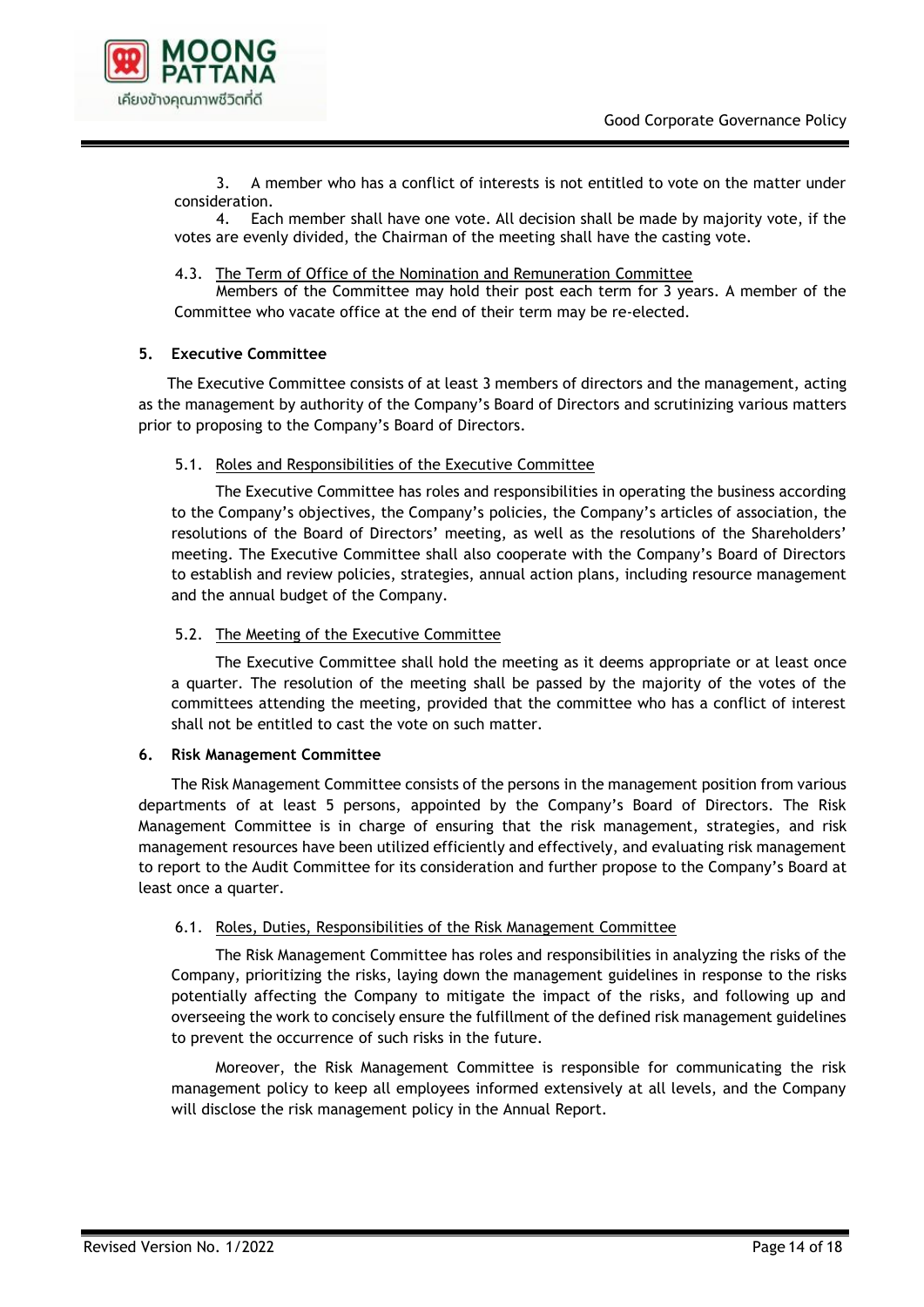

# 6.2. The Meeting of the Risk Management Committee

The Risk Management Committee shall hold meetings as it deems appropriate or at least once per quarter. The resolution of the meeting shall be passed by the majority of the votes cast of the Committees attending the meeting, provided that the Committee who has a conflict of interest shall not be entitled to cast the vote on such matter.

## **7. Creating Shared Value Committee**

The Creating Shared Value Committee consists of the members who are the executives and employees from various departments by having the Chief Executive Officer acting as the chairman of the Sub-Committee. This Committee has been appointed by the Company's Board of Directors to drive activities relating to the Creating Shared Value concretely.

# 7.1. Roles, Duties, and Responsibilities of the Creating Shared Value Committee

1. Define directions, policies, and guidelines to carry out the Creating Shared Value (CSV) of the Company.

2. Proceed to communicate with the employees at all levels, business partners, and all involved parties to enable them to acknowledge, understand, and recognize the Creating Shared Value (CSV).

3. Create a budget and follow up, evaluate performance, and report the Creating Shared Value result of each division and department, as well as review the work plan and the budget to maintain their continuous efficiency.

Carry out the work as planned and in accordance with the budget approved, or may define other responsible person or department, or assign external specialists to carry out each item of the work.

5. Encourage the exchange of knowledge, achievement, and experiences with respect to Creating Shared Value (CSV) among internal and external departments regularly.

6. Hold a meeting of the Committee and report the performance results of Creating Shared Value to the Chief Executive Officer continuously.

# 5. The Meeting of the Creating Shared Value Committee

The Creating Shared Value Committee shall hold a meeting at least once a quarter. The resolution of the meeting shall be passed by the majority of the votes cast of the Committees attending the meeting, provided that the Committee who has a conflict of interest shall not be entitled to cast the vote on such matter.

## **8. Division of Duties between the Board of Directors and the Management**

The Company has clearly defined the roles and responsibilities of the Board of Directors and the Management. The Board of Directors shall be responsible for formulating policies and supervising the Management, while the Management's responsible is in line with the policies. Furthermore, in order to clearly separate the roles and duties, the Chairman of the Board and the Chief Executive Officer are different persons, including separate role of governance and management as well.

## **9. Nomination of Board Members**

The Company's Board of Directors has the criteria and procedures in appointing Directors utilizing transparent nomination criteria, taking into account the policy of diversity of the Board of Directors such as qualifications, educations, professional skills, special expertise, knowledge, and experiences necessary for achieving the Company's goal, including gender and age diversity, not being disqualified by law or relevant regulations, and also taking into account the Fit and Proper criteria to encourage the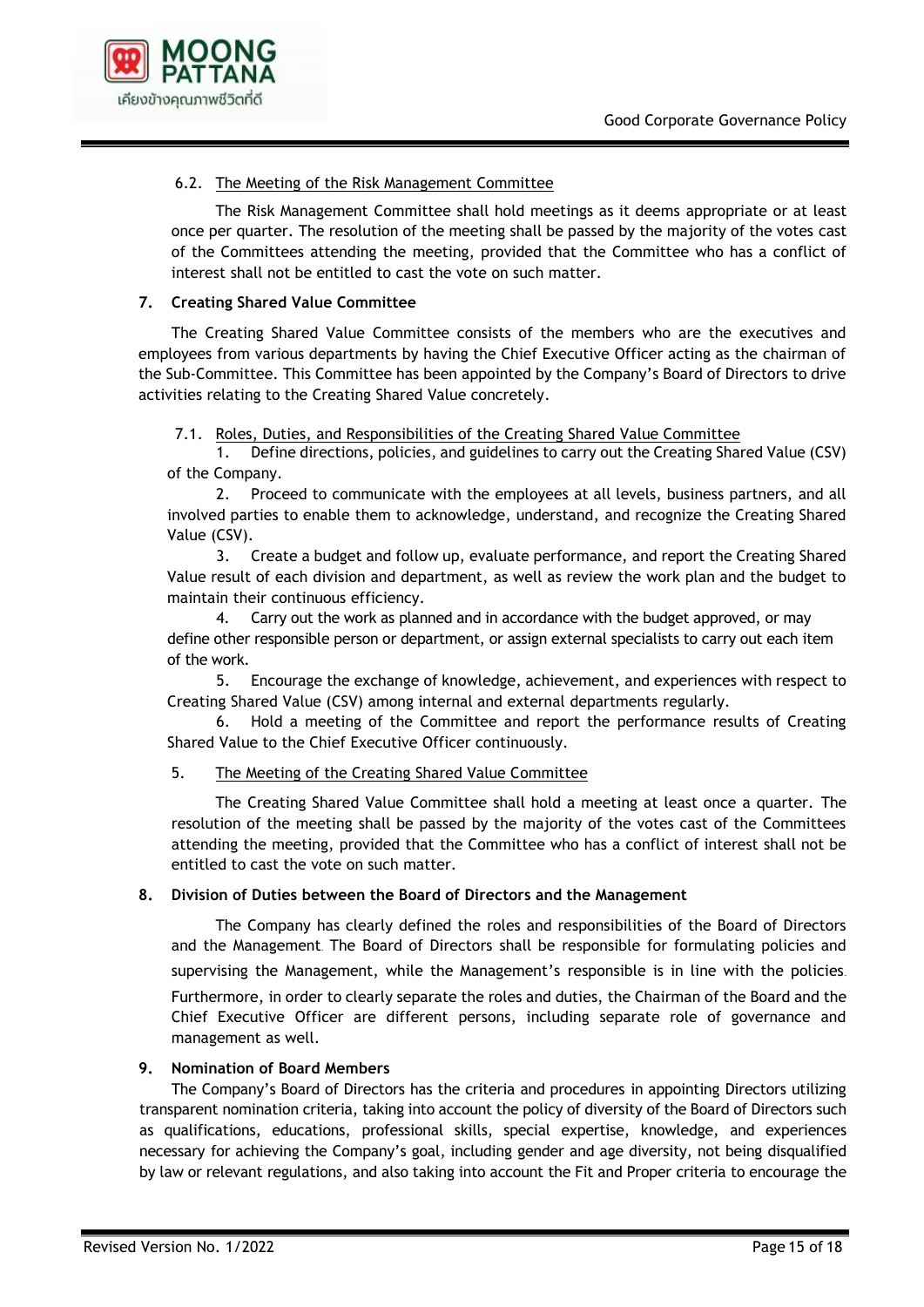

diversity in the Board's structure and to constitute an appropriate Board. The persons who have been elected to be the directors shall be approved by the Company's Board of Directors or Shareholder's meeting (as the case may be). However, in case of a vacancy of director by any cause other than the expiry of the term of office, such as in case of death or resignation, the remaining directors shall fill such vacancy by appointing the qualified person as the substitute director in the next meeting, and such director shall hold a position for the time remaining in the unexpired term of office of the director substituted by him.

## **10. Performance Evaluation**

The Company's Board of Directors evaluates the performance of all committees, the individual directors, and the sub-committees at least once a year, to enable the Company's Board of Directors to jointly consider the evaluation results and the measures for improving work efficiency accordingly.

The Company's Board of Directors requires the Management to report the actual operating results in comparison of the target to the Company's Board of Directors regularly, to enable them to supervise the operating results of the Management to achieve the defined targets and objectives.

## **11. Remuneration of the Board of Directors**

The Company's Board of Director determined the policy on directors' remuneration clearly and transparently by delegating the Nomination and Remuneration Committee to be responsible for considering the structure and the rate of the director's remuneration to be at an appropriate level, reflecting the duties and responsibilities of the directors, as well as in line with the Company's operating results, including comparing the remuneration rates of directors in the same industries with a comparable size. Also, the directors' remuneration shall be subject to approval at the shareholders' meeting.

## **12. Remuneration for Senior Management**

The Company's Board of Director determined the framework and policies on the remuneration of the Chief Executives Officer and/or Joint-Chief Executives Officer by delegating the Nomination and Remuneration Committee to be responsible for assessing the performance of the Chief Executives Officer and/or Joint-Chief Executives Officer, taking into account the Company's operating results in comparison to their duties and responsibilities, by comparing the remuneration rates in the same industries with a comparable size as well as economic circumstances. The Company viewed that the aforementioned remuneration has been appropriate and appealing enough to attract and retain the top management.

The framework of management's remuneration is in line with the principle to ensure the alignment of benefits between the Company's management and the shareholders, and to strengthen the alignment between the Company's operating results and the remuneration, that the remuneration is at an appropriate level and appealing enough to retain potential personnel.

## **13. Determination of the number of listed companies in which the Board Members may take the position**

No directors of the Company can hold a directorship in more than 3 and 5 listed companies and unlisted companies, respectively, except those be assigned by the Board of Directors.

## **14. Chief Executive Officer**

The Chief Executive Officer (CEO) has roles and responsibilities in managing to achieve the Company's objectives and target, in accordance with the directions and policies approved by the Company's Board of Directors, including supervising business operations and following up the work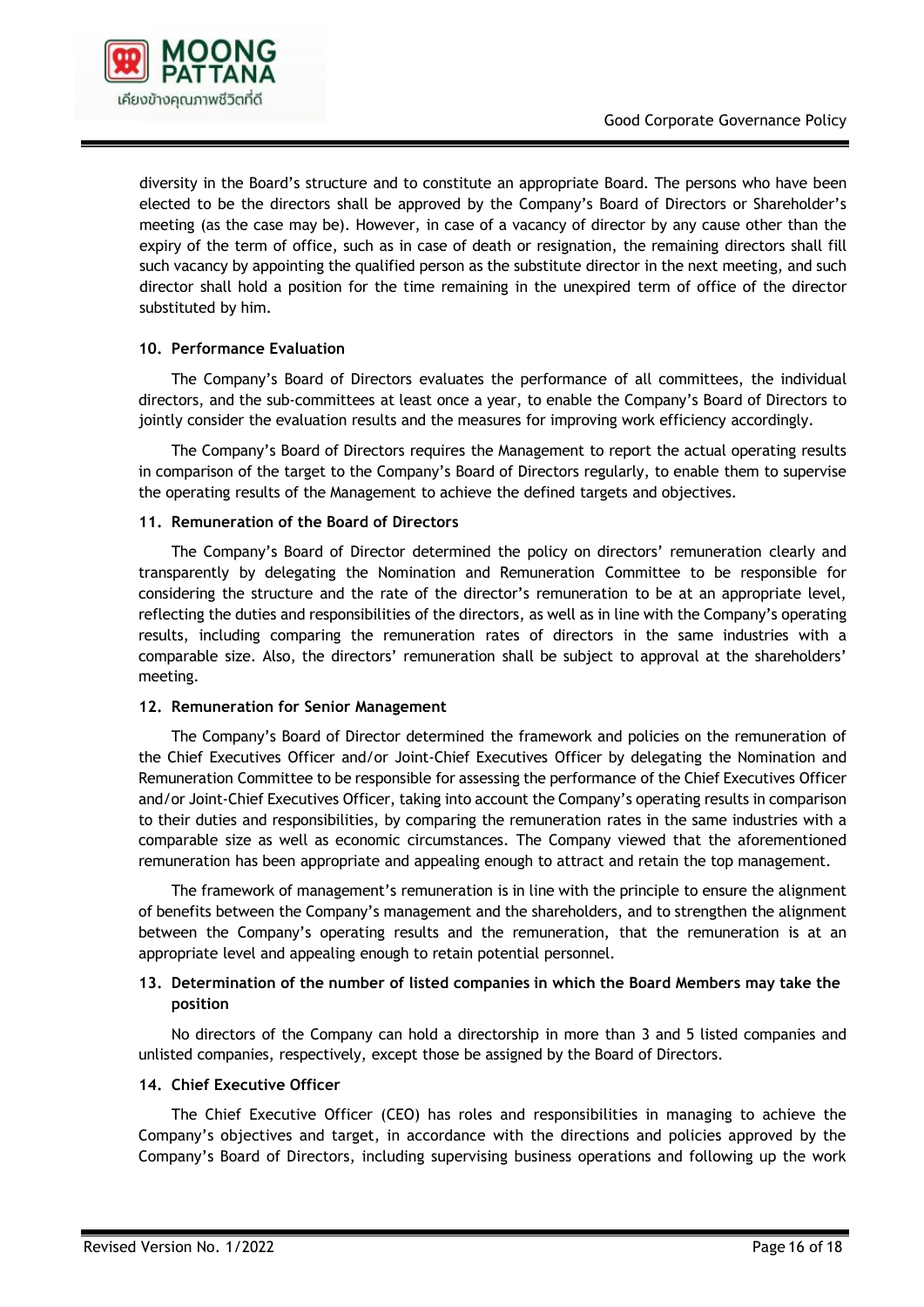

results and progress, and reporting arising problems or obstacles, and guidelines for solving problems to the Company's Board of Directors regularly.

The Chief Executive Officer shall be approved by the Company's Board of Directors to assume the position in listed companies or other subsidiaries.

#### **15. Development of Board Members and the Management**

The Company's Board of Directors conducts the orientation for the new directors immediately after assuming their position covering all aspects of the business operations of the Company. The Company's Board of Directors has also encouraged directors, top management, and the Corporate Secretary to attend seminars that are useful for performing the duties of directors, top management, and Corporate Secretary such as DAP training course (Director Accreditation Program), DCP training course (Director Certification Program), including the course of Anti-Corruption : The Practical Guide (ACPG) organized by Thai Institute of Directors (IOD).

Besides, the Board of Directors fosters and facilitates directors, audit members, executives, company secretary and internal auditor to get training to improve their performances continuously.

#### **16. Succession Plan**

The Company's Board of Directors has encouraged and pushed forward the succession plan for the purpose of preparing workforce in both quantity and quality aspects to maintain the business management continuity in the main positions namely Chief of Executive Officer, top management, or the positions playing an important role in the business operations of the Company, or the positions in which specific expertise or in-depth knowledge is required or difficult to replace.

## **17. Corporate Secretary**

The Company's Board of Directors has appointed a Corporate Secretary who is qualified to perform the duties as required by the laws, and to perform various duties to be in compliance with the good corporate governance as follows:

1) Provide and organize the Shareholders meeting, Board of Directors' meeting, and the Sub-Committee of Directors' meeting appointed by the relevant Board of Directors following the laws, the articles of association and charters of each Committee.

2) Provide and keep a record of director registration, meeting notice and minutes of the Board of Directors' meeting, as well as meeting notices and minutes of Shareholders' meeting, including annual reports and the Company's important documents.

3) Provide and keep a record a conflict of interest report which has been declared by the directors or executives and notify to the Board of Directors and the relevant agencies within a specified time.

4) Give initial advice and suggestion to the Company's Board of Directors and Sub-Committee appointed by the Company's Board of Directors in respect of legal issues, regulations and governance practices.

5) Ensure to disclose to the regulatory authority of the information and the information report for which they are responsible to comply with laws, regulations and the information disclosure policy of the Company.

6) Contact and communicate with the ordinary shareholders to enable them to acknowledge the rights of shareholders and the Company's information.

7) Liaise with Human Resource Department to provide orientation for the directors who are newly appointed.

8) Perform any other duties as required by laws.